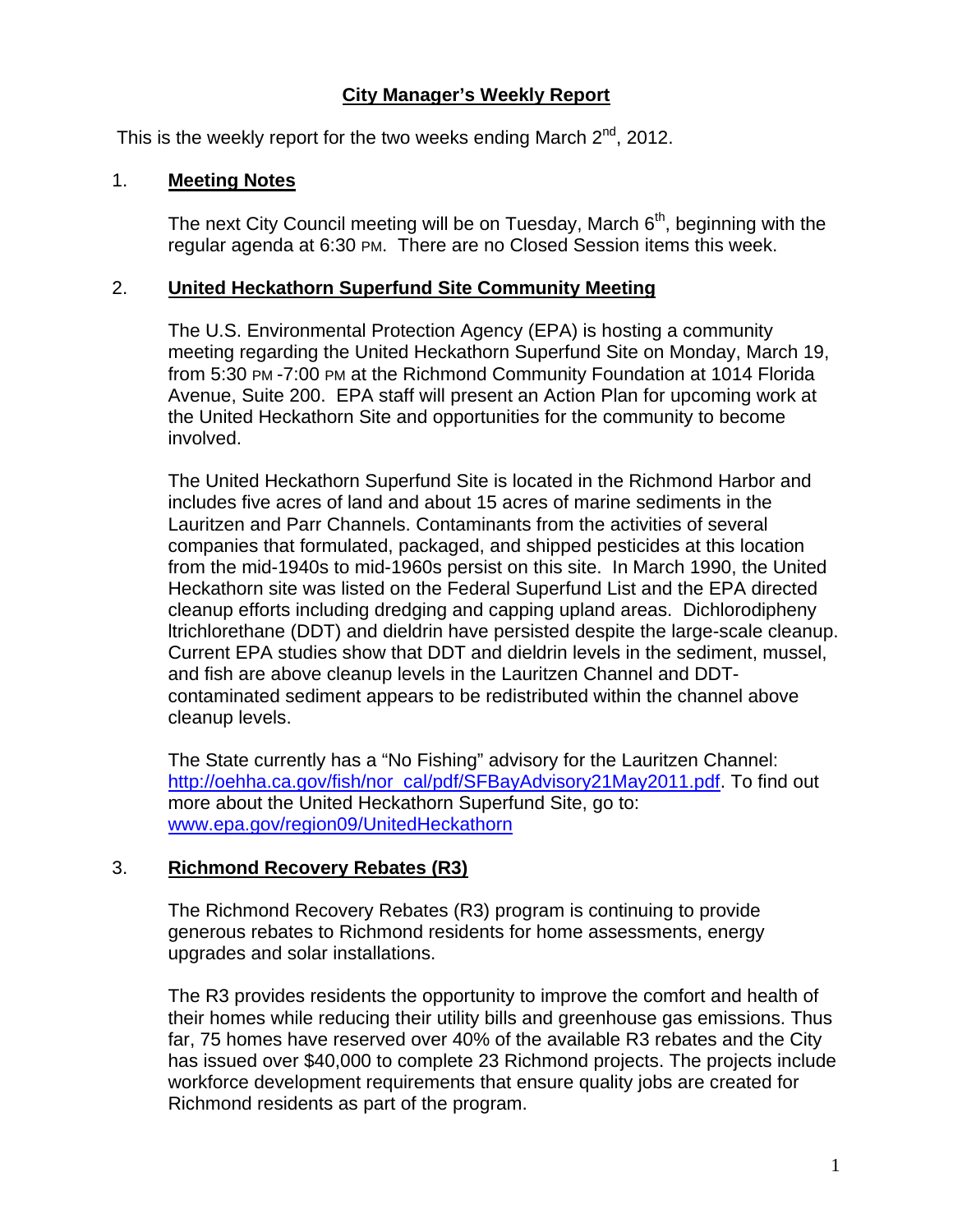Among these projects, the City, working with the nonprofit Grid Alternatives, has reserved funds to provide over 40 income qualifying Richmond households with a new solar system free of charge. This component of the program has currently reached full capacity, but residents in any income bracket are welcomed to apply for generous rebates that will significantly reduce the costs for energy efficiency measures and solar installations.

The City is encouraging all residents to apply soon for their chance to improve their homes, save money, and help the environment while funds are still available. Reservations are issued on a first come, first serve basis and the application period will close as soon as funds are expended. If you have any questions, please contact Adam Lenz at adam lenz@ci.richmond.ca.us and (510) 620–5537 or Mike Uberti at mike\_uberti@ci.richmond.ca.us and (510) 620- 5502. For more information regarding R3 energy upgrade and solar rebates, please visit: www.richmondenvironment.org

#### 4. **City of Richmond Community Choice Aggregation Meeting**

On Tuesday, March 13<sup>th</sup>, the City of Richmond and Marin Energy Authority will host a second community meeting to provide an overview of the Marin Clean Energy, Community Choice Aggregation program and obtain input for the City's evaluation of participating in the Joint Powers Authority. The meeting will take place in the City Council Chambers at 440 Civic Center Plaza on Tuesday, March  $13<sup>th</sup>$ , from 6:30 PM to 8:00 PM (light refreshments will be available served at 6:00 PM). For our planning purposed, please RSVP at: www.richmondcca.eventbrite.com**.** 

Community Choice Aggregation is a system that allows local governments to procure electric energy for residents and businesses. This system would, in turn, provide customers with a choice of energy purchase options, including remaining with PG&E or selecting other "green" energy sources. The city is considering an option to join the Marin Energy Authority and participate in Marin Clean Energy, which is currently the only Community Choice Aggregation program in California. Marin Clean Energy provides 50% renewable energy, over 30% more than PG&E currently provides. For additional information regarding Community Choice Aggregation, including staff reports and past presentations, please visit: www.richmondenvironment.org.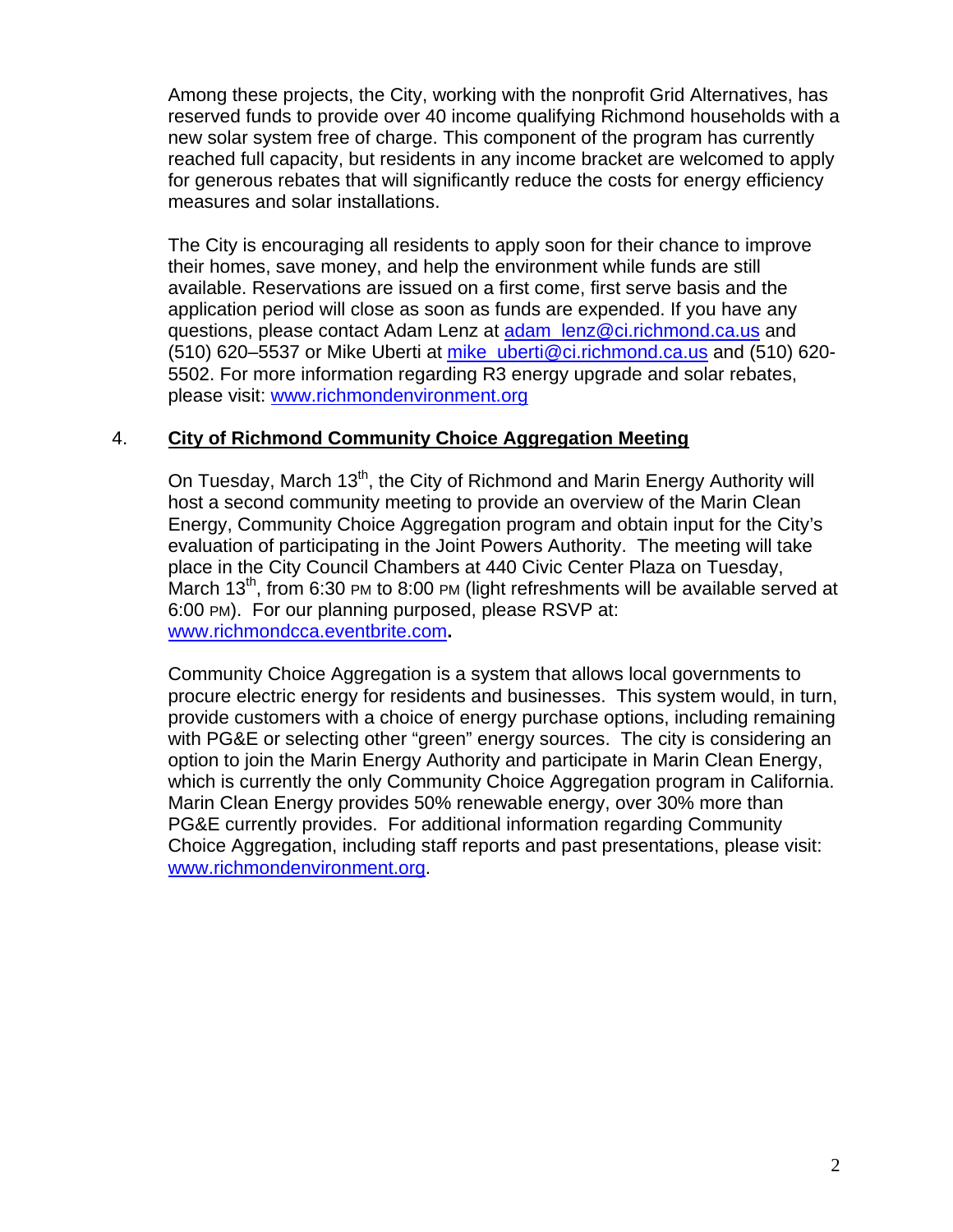

# 5. **Recreation Highlights**

#### Black History:

The Recreation Department hosted its annual Black History Celebration at the Richmond Memorial on Saturday, February 25<sup>th</sup>. The sold-out event had over 300 participants enjoying dinner, performances, a silent auction and a presentation of honored guests. The National Guard and the Richmond Police Explorers honored 9 World War and 2 Korean War veterans with a ceremony presenting the colors. The Explorers also escorted seniors and the honorees to the main floor. Two seniors involved in the community and 9 youth from the African-American Tennis Outreach program were also honored. Speaker Nat Bates discussed the history of migration in Richmond and Savannah Bellos spoke about her civil rights quilt. Several inventions by African-Americans were displayed and the silent auction featured clothing from several African countries.

#### Zumba

The Zumba program is growing in popularity. In addition to the five classes held each week at the Richmond Recreation Complex, the program has been expanded to the Richmond Senior Center and the Annex Senior Center. Aqua Zumba is now also being offered on Friday and Saturday mornings at the Plunge.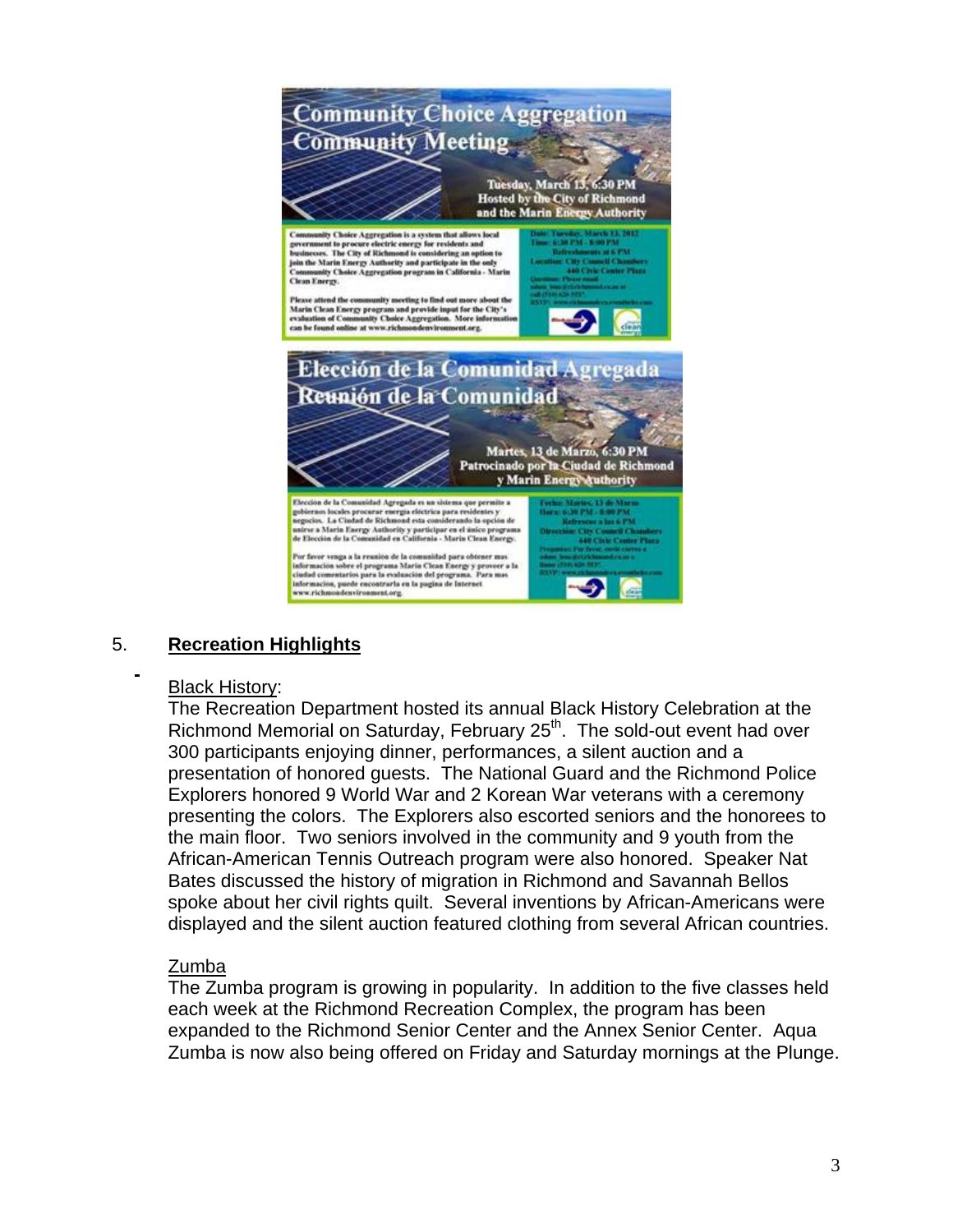#### Education Summit

The Nevin Center, in collaboration with Girls Inc. Richmond, took 16 Latina and African American girls to the California State University East Bay annual "Education Summit for African American and Latino Youth: Pathways to College Access, Success and Graduation" on Saturday, February 25<sup>th</sup>. The Education Summit is designed to engage and motivate youth, and their families, from traditionally underserved communities, to pursue and live the dream of obtaining a college education. Some of the topics covered at the Summit were student life experience on campus, college admissions, financial aid, scholarships and community support programs.

### Snow Trip

The Recreation Department escorted 42 youth from Richmond to Boreal Ski Resort for a day of tubing and playing in the snow. Everyone was excited to see the snow, some for their very first time.

#### Community Access Ticket Service

For a low annual fee, the Recreation Department subscribes to the Community Access Ticket Service (CATS), an agency that provides tickets to events and programs for underserved communities. On Thursday, March 1<sup>st</sup>, with 18 tickets provided by the CATS program, the Shields Reid Community Center escorted community youth and their families to Disney on Ice, Toy Story 3. On February 17<sup>th</sup>, Therapeutic Interactive Recreation Program participants of the Disabled People's Recreation Center visited the San Francisco Museum of Modern Art with tickets made available through CATS.

# 6. **Public Works Updates**

Facilities Maintenance Division: The Facilities Maintenance reports that the single ply portion of the roof replacement of Fire Station 61 is completed and the metal portion is approximately 80% complete. Staff is expecting the contractor for Fire Station 68 to request a punch list walk the first week of March.

The carpenters repaired the pocket doors in Fire Station 64 and the gate at Nevin Community Center; installed ergonomic equipment in the Employment and Training Department and a new bookcase in the Library's Bookmobile.

The painters restained the paneling section of the Main Library; and painted the west exterior and the lower gymnasium walls of the Recreation complex.

The stationary engineers repaired flush valves in Fire Station 67, the kitchen drain in Fire Station 68, the kitchen faucet in the Fire Training Center, and assisted with the repair of the drain and water supply in the Nichol Park Snack Shack.

The electricians repaired apparatus bay lights at Fire Station 66 and parking light fixtures at Fire Stations 64, 66, 67, and 68; wire theft in Country Club Vista on Wood Glen, Tanglewood, and Park Ridge; both gates at the Police station; and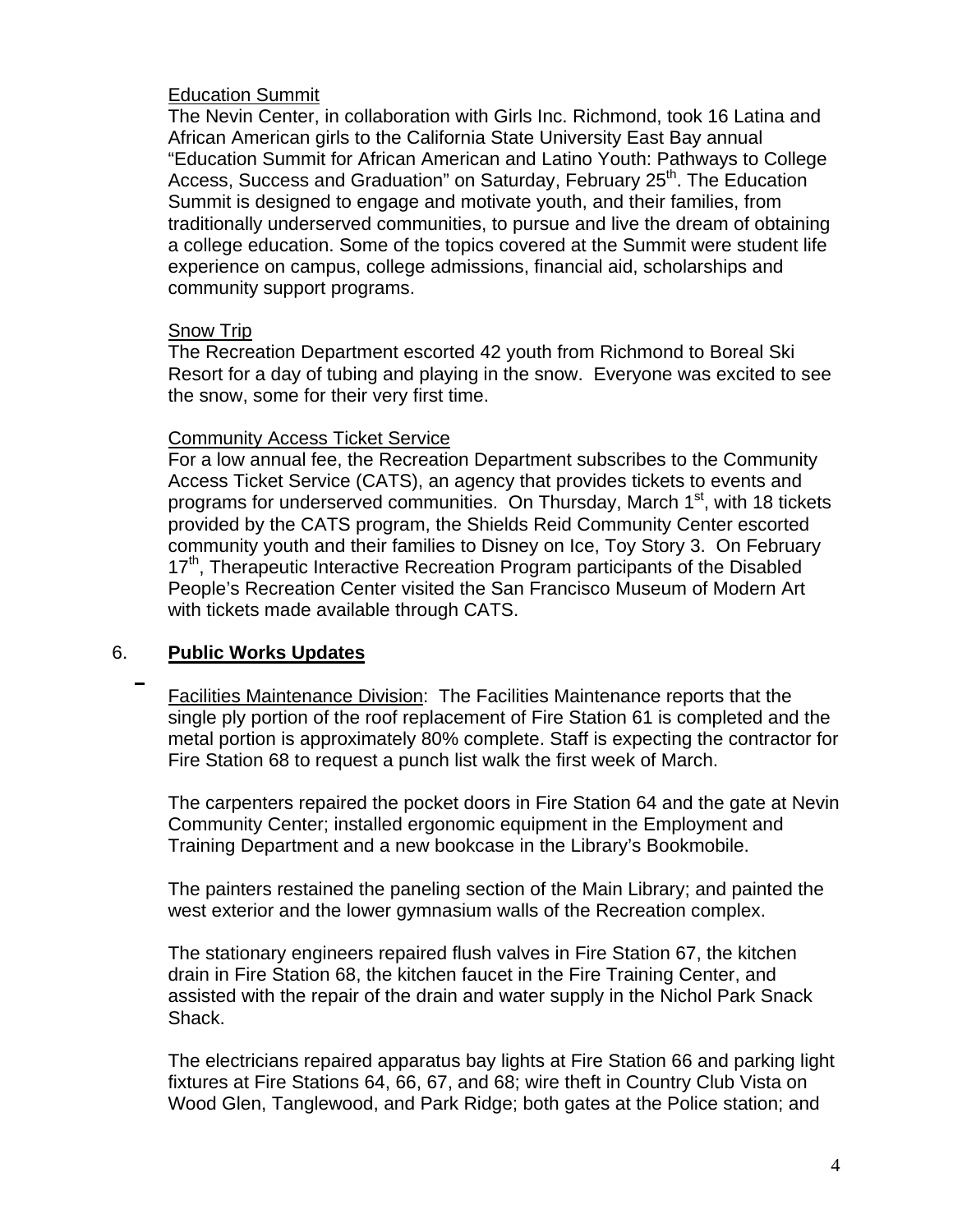the lights in the Barrett underpass; inspected various intersection traffic control loops; and, relamped City Hall.

The Utility Section is 75% complete with buffing the floors in City Hall; provided pest control in the Fire Training Center; continues to address safety issues in the Parks Field yard and the Point Richmond Community Center; and, provided basic janitorial services.

Parks and Landscaping Division: Parks' crews continued work on Marina Bay Trail from Shimada to Vincent Parks; prepped baseball fields; installed irrigation improvements to Country Club Vista Park turf; and, continued vegetation management along Richmond Parkway.

The Tree Crew completed tasks at 254 South 4<sup>th</sup> Street, 1808 Roosevelt Avenue,  $848 - 15$ <sup>th</sup> Street and  $451 - 6$ <sup>th</sup> Street.

Streets Division: Inclement weather prevented the Pavement Maintenance Crew from performing the next scheduled area on the paving schedule. Instead miscellaneous paving jobs were performed in Nichol Park over plumbing pipes, the concrete slab at Parchester Community Center, over a failed area on Belvedere Street in Point Richmond, and  $44<sup>th</sup>$  Street from Roosevelt Avenue to the north end of the cul-de-sac; more grinding on  $44<sup>th</sup>$  Street just past Roosevelt Avenue; cleaned grindings from Portola Avenue; fixed metal manhole that were missing or loose; continued Class A pothole patching; and storm drain patrol, as needed.



Following the paving crew on 23<sup>rd</sup> Street between Ohio Avenue and Cutting Boulevard, the Traffic Signs and Lines section completed the installation of thermo-plastic left arrows, slow school crossing, and keep clear pavement messages; repainted all red zones; fabricated two sets of 25 mph hour pavement messages; repainted the crosswalks on 23<sup>rd</sup> Street at Maine Avenue; installed thermo-plastic stop messages and bars on 42<sup>nd</sup> Street between Roosevelt and Wilson Avenues; and, continued general maintenance and repair of street signs and pavement marking in various locations.